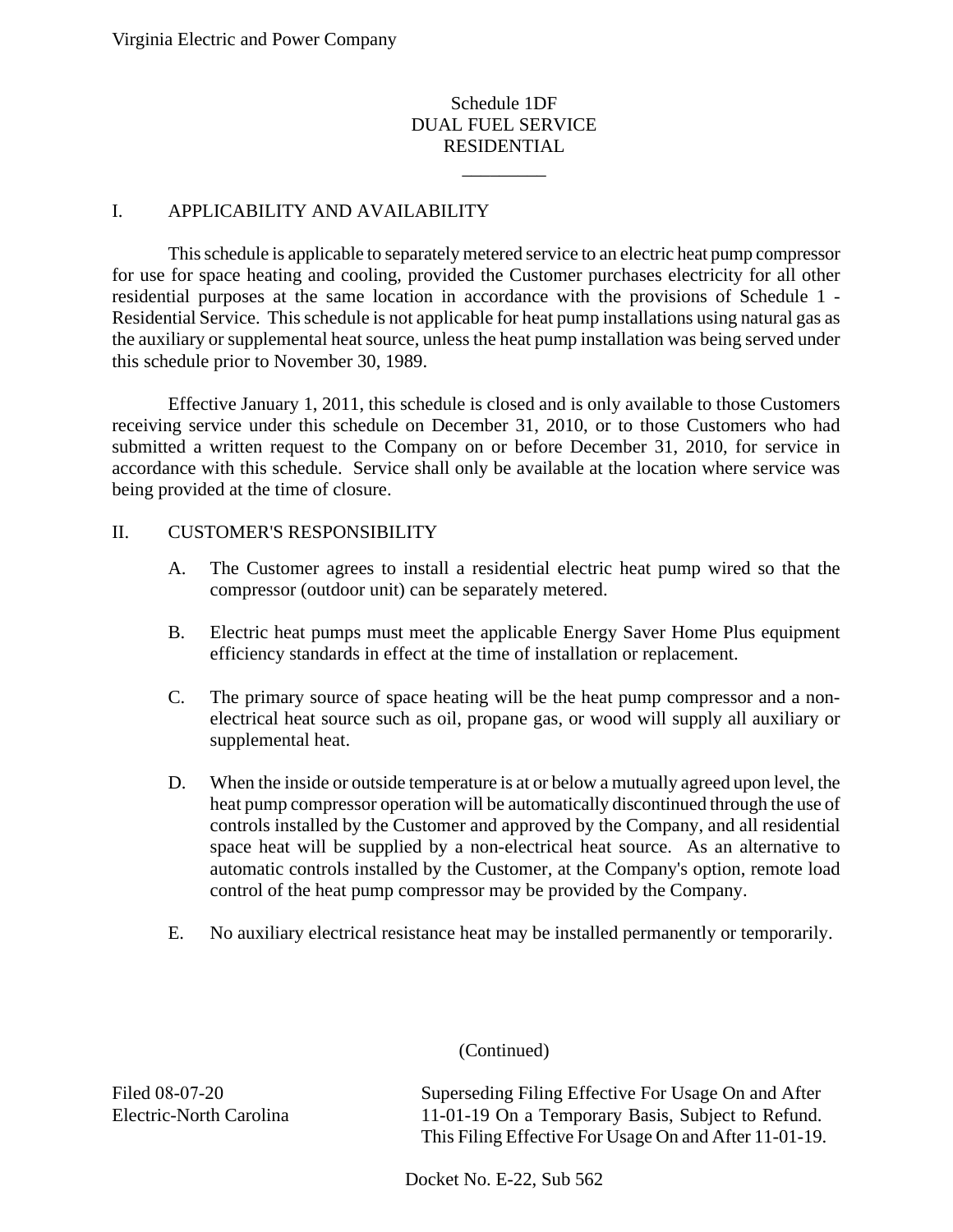## Schedule 1DF DUAL FUEL SERVICE RESIDENTIAL

# (Continued)

\_\_\_\_\_\_\_\_\_

### II. CUSTOMER'S RESPONSIBILITY (Continued)

F. The Customer will allow the Company the right to inspect the heat pump installation at all reasonable times and to install demand metering on the heat pump service and the Customer's normal residential service as circumstances require.

### III. MONTHLY RATE

A. Basic Customer Charge Basic Customer Charge \$3.69 per billing month

### B. Plus Energy Charge

- 1. For the billing months of April through October of each year, consumption under the provisions of this schedule will be billed as if all usage at this location were recorded on one meter at the rates applicable for this period in Schedule 1 - Residential Service.
- 2. For the billing months of November through March of each year: All kWh @ 5.3699¢ per kWh.

The energy charges in this schedule contain a base fuel cost of 2.118 cents per kilowatt-hour.

- C. The energy charges in III.B., above, shall be increased or decreased by any applicable Riders.
- D. The minimum charge shall be the Basic Customer Charge in III.A., above.

### IV. METER READING AND BILLING

- A. Meters may be read in units of 10 kilowatt-hours and bills rendered accordingly.
- B. The electricity supplied to the compressor (outdoor unit) for each house or apartment will be metered separately and billed in accordance with this schedule as a separate item on the Customer's Residential Service bill.

# (Continued)

Filed 08-07-20 Electric-North Carolina Superseding Filing Effective For Usage On and After 11-01-19 On a Temporary Basis, Subject to Refund. This Filing Effective For Usage On and After 11-01-19.

Docket No. E-22, Sub 562